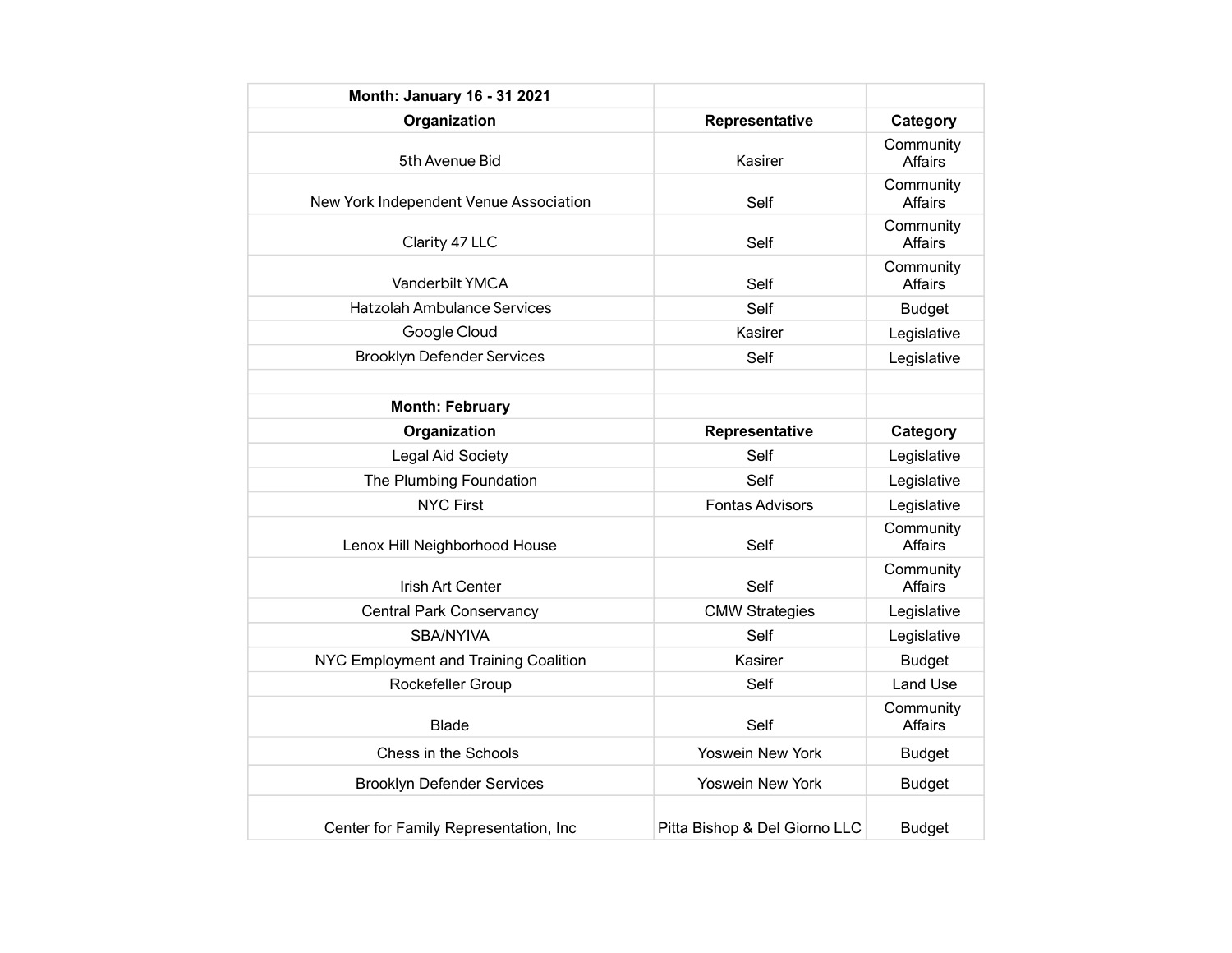| Educational Video Center, Inc.                                    | Pitta Bishop & Del Giorno LLC | <b>Budget</b> |
|-------------------------------------------------------------------|-------------------------------|---------------|
| Brooklyn Legal Services Cooperation A                             | Pitta Bishop & Del Giorno LLC | <b>Budget</b> |
| Consortium for Worker Education, Inc.                             | Pitta Bishop & Del Giorno LLC | <b>Budget</b> |
| Greenburger Center for Social and Criminal Justice, Inc.          | Pitta Bishop & Del Giorno LLC | <b>Budget</b> |
| SHARE: Self-Help for Women with Breast or Ovarian<br>Cancer, Inc. | Pitta Bishop & Del Giorno LLC | <b>Budget</b> |
| Simon Wiesenthal Center                                           | Pitta Bishop & Del Giorno LLC | <b>Budget</b> |
| <b>CSS</b>                                                        | Kasirer                       | <b>Budget</b> |
| Legal Information for Families Today (LIFT)                       | Kasirer                       | <b>Budget</b> |
| New 42nd Street                                                   | Kasirer                       | <b>Budget</b> |
| <b>NYLAG</b>                                                      | Kasirer                       | <b>Budget</b> |
| 92Y                                                               | Kasirer                       | <b>Budget</b> |
| <b>Big Brothers Big Sister</b>                                    | Kasirer                       | <b>Budget</b> |
| Legal Aid Society                                                 | <b>CMW Strategies</b>         | <b>Budget</b> |
| American Musuem of Natural History                                | <b>CMW Strategies</b>         | <b>Budget</b> |
| <b>Town Hall</b>                                                  | <b>CMW Strategies</b>         | <b>Budget</b> |
| Theatre Development Fund                                          | <b>CMW Strategies</b>         | <b>Budget</b> |
| Epilepsy Institute                                                | <b>CMW Strategies</b>         | <b>Budget</b> |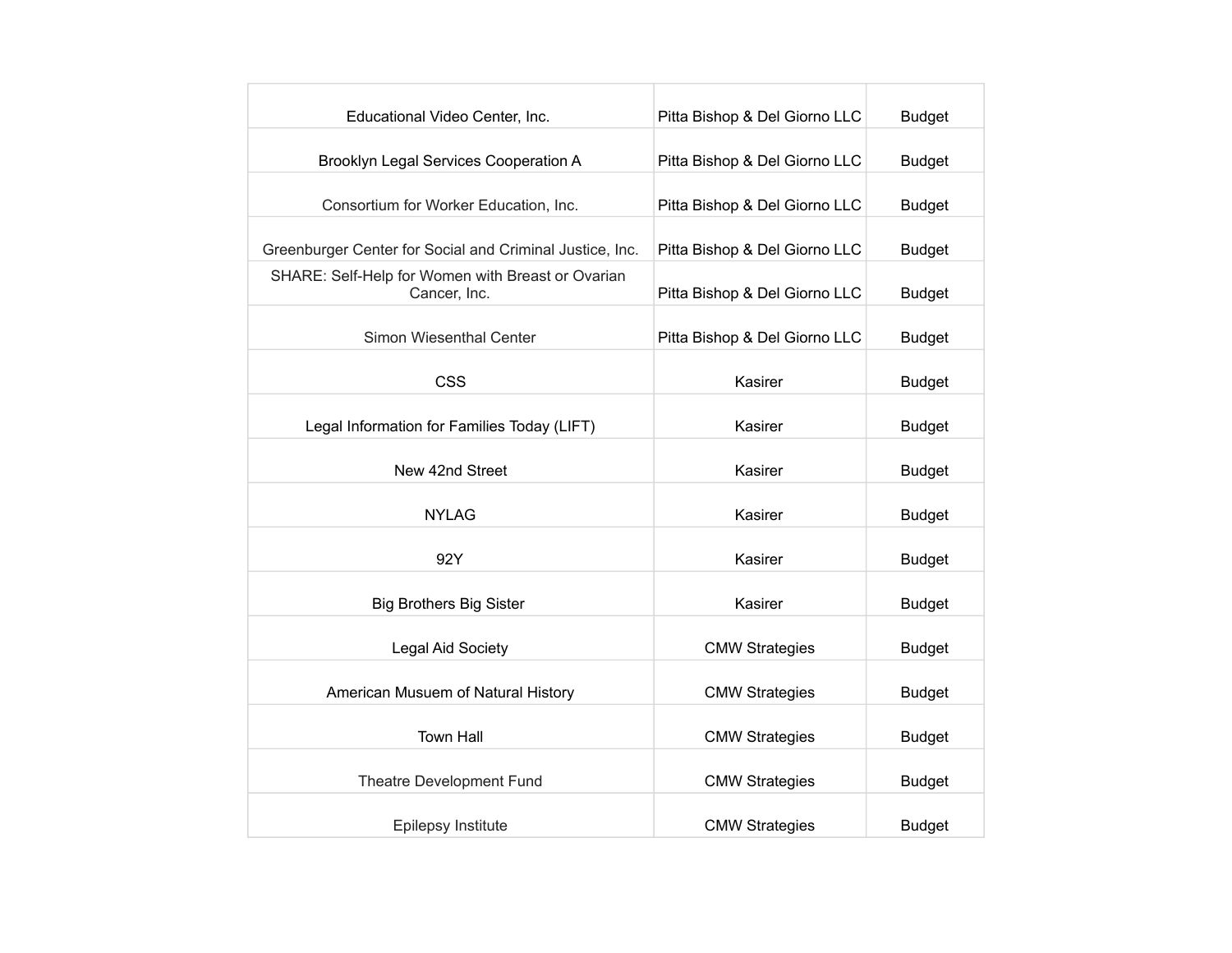| <b>ATI Coalition</b>                                   | <b>CMW Strategies</b>   | <b>Budget</b> |
|--------------------------------------------------------|-------------------------|---------------|
| NYE - Rachael Gazdick (CEO)                            | Hawkins Consulting Inc. | <b>Budget</b> |
| Inside Broadway                                        | Hawkins Consulting Inc. | <b>Budget</b> |
| <b>NYJTL</b>                                           | Hawkins Consulting Inc. | <b>Budget</b> |
| Global Kids, Inc.                                      | Self                    | <b>Budget</b> |
| Dancewave                                              | Self                    | <b>Budget</b> |
| NY Foundling                                           | TLM Associates, LLC     | <b>Budget</b> |
| DOE Fund                                               | TLM Associates, LLC     | <b>Budget</b> |
| <b>Liberty Fund</b>                                    | TLM Associates, LLC     | <b>Budget</b> |
| <b>Rethink Government Team</b>                         | Self                    | <b>Budget</b> |
| New-York Historical Society                            | Kasirer                 | <b>Budget</b> |
| Safe Horizon                                           | Kasirer                 | <b>Budget</b> |
| The Public Theater                                     | Kasirer                 | <b>Budget</b> |
| <b>Citymeals on Wheels</b>                             | Kasirer                 | <b>Budget</b> |
| Project Renewal                                        | Kasirer                 | <b>Budget</b> |
| Met Council                                            | Kasirer                 | <b>Budget</b> |
| <b>Ballet Hispanico</b>                                | Kasirer                 | <b>Budget</b> |
| Lincoln Center                                         | Kasirer                 | <b>Budget</b> |
| <b>National Dance Institute</b>                        | Self                    | <b>Budget</b> |
| Theater for the New City                               | Self                    | <b>Budget</b> |
| Enliven NYC (Chashama)                                 | Self                    | <b>Budget</b> |
| NYC Network of Worker Cooperatives                     | Self                    | <b>Budget</b> |
| The Samaritans of New York's suicide prevention center | Self                    | <b>Budget</b> |
| Alternatives for Children (NAC)                        | Self                    | <b>Budget</b> |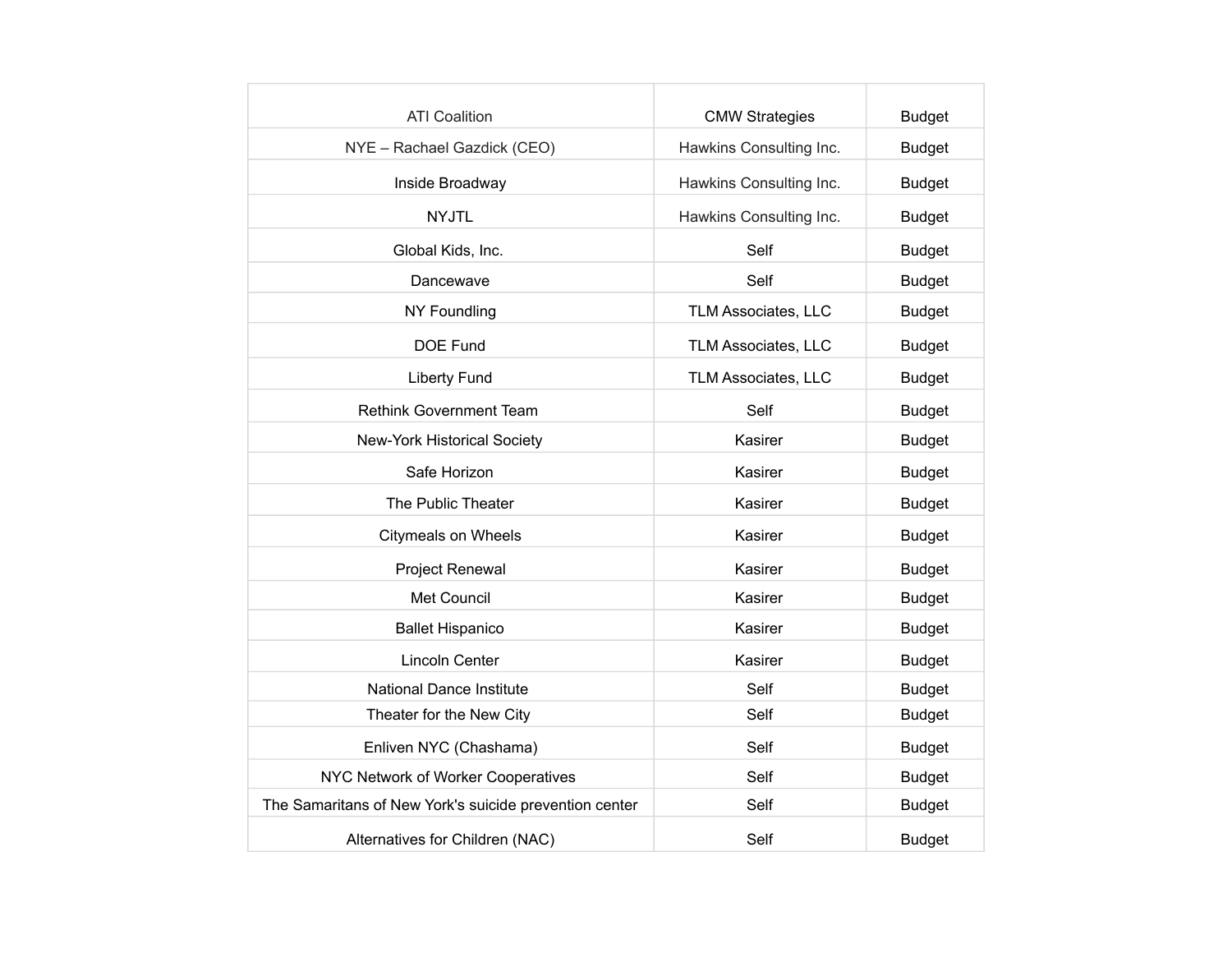| Asian American Federation                   | Self               | <b>Budget</b>                     |
|---------------------------------------------|--------------------|-----------------------------------|
| Mount Sinai Adolescent Health Center        | Self               | <b>Budget</b>                     |
| <b>Urban Justice Center</b>                 | Self               | <b>Budget</b>                     |
| God's Love We Deliver                       | Self               | <b>Budget</b>                     |
| Getting Out and Staying Out (GOSO)          | Self               | <b>Budget</b>                     |
| Junior Achievement of New York              | Self               | <b>Budget</b>                     |
| <b>CUNY Citizenship Now!</b>                | Self               | <b>Budget</b>                     |
| Elana Koenig Childhood Cancer Foundation    | Self               | <b>Budget</b>                     |
| <b>Month: March</b>                         |                    |                                   |
| Organization                                | Representative     | Category                          |
| Midtown Community Court                     | Self               | Legislative                       |
| Time Square Second Stage Theater            | Self               | Community<br><b>Affairs</b>       |
|                                             |                    |                                   |
| Lenox Hill Hospital                         | Self               | Legislative/Com<br>munity Affairs |
| American Jewish Committee's ACCESS New York | Kasirer            | Legislative                       |
| <b>Trinity Church</b>                       | Capalino           | Land Use                          |
| TSX (1568 Broadway)                         | Self               | Legislative                       |
| REbound-NYC                                 | Self               | Legislative                       |
| MoreNYC                                     | Capalino           | <b>Land Use</b>                   |
| 41 West 57th Street                         | Self               | <b>Budget</b>                     |
| TADA! Theatre and Dance Alliance, Inc.      | The Parkside Group | <b>Budget</b>                     |
| AAFE                                        | The Parkside Group | <b>Budget</b>                     |
| Per Scholas                                 | The Parkside Group | <b>Budget</b>                     |
| <b>NY Cares</b>                             | Self               | <b>Budget</b>                     |
| <b>Tenement Museum</b>                      | Self               | <b>Budget</b>                     |
| Metropolitan Museum of Art                  | Self               | Legislative                       |
| Food Industry Alliance of New York State    | Self               | <b>Budget</b>                     |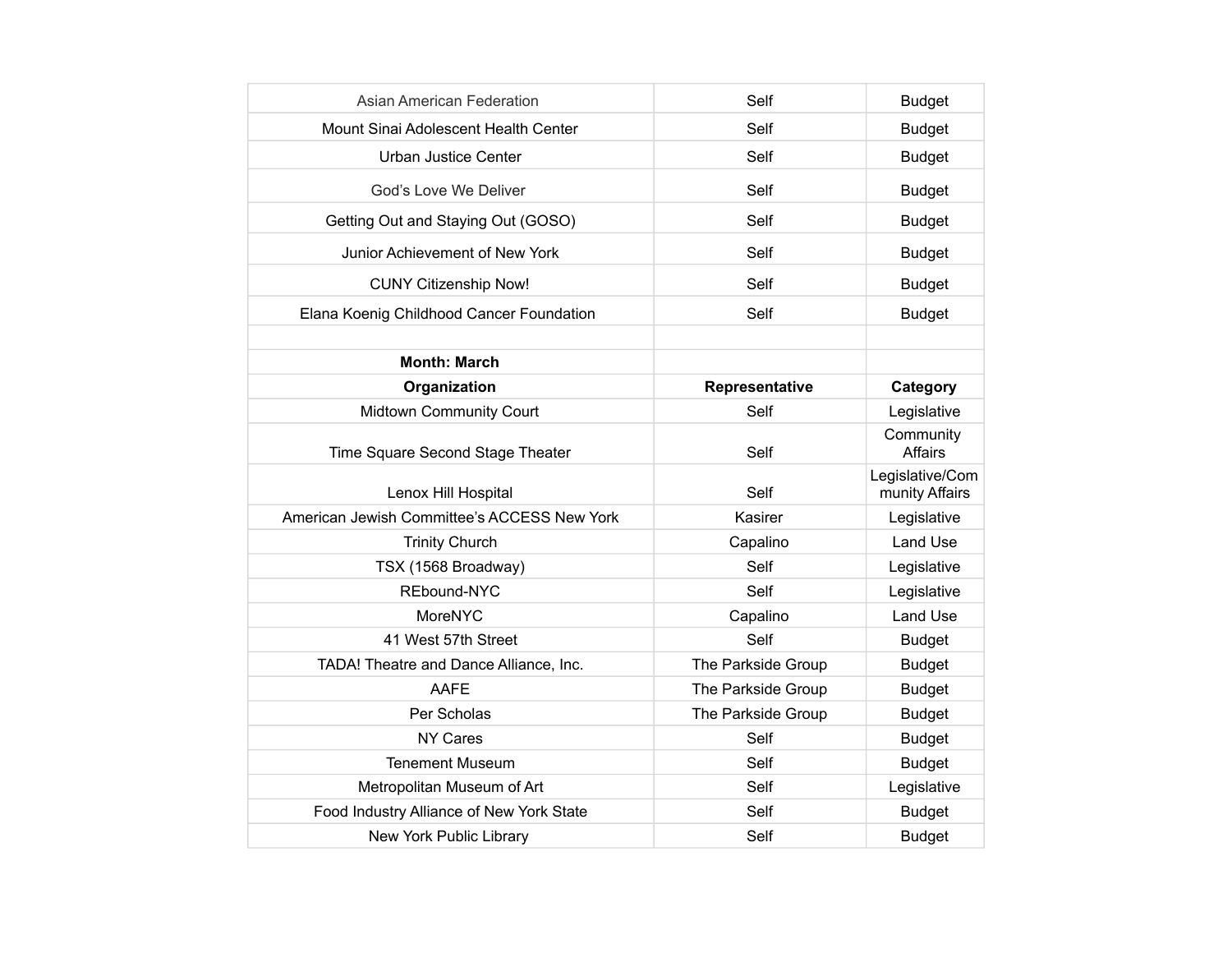| Drag Queen Story Hour                              | Self                             | Legislative                  |
|----------------------------------------------------|----------------------------------|------------------------------|
| Equifax                                            | Self                             | <b>Budget</b>                |
| Technology Grant M630 Art and Design               | Self                             | <b>Budget</b>                |
| American-Italian Cancer Foundation                 | <b>State Wide Public Affairs</b> | <b>Budget</b>                |
| Coalition for the Homeless                         | Self                             | <b>Budget</b>                |
| Greenwich Village Chelsea Chamber of Commerce      | Self                             | <b>Budget</b>                |
| New York City Urban Debate League                  | Cozen O'Connor P.C               | <b>Budget</b>                |
| <b>Roundabout Theatre</b>                          | Cozen O'Connor P.C               | <b>Budget</b>                |
| <b>Asphalt Green</b>                               | Cozen O'Connor P.C               | <b>Budget</b>                |
| Pratt Center for Community Development             | Cozen O'Connor P.C               | <b>Budget</b>                |
| Intrepid Museum                                    | Cozen O'Connor P.C               | <b>Budget</b>                |
| ACE Programs for the Homeless                      | Cozen O'Connor P.C               | <b>Budget</b>                |
| Repertorio Español                                 | Self                             | <b>Budget</b>                |
| Asiyah Women's Center                              | <b>State Wide Public Affairs</b> | <b>Budget</b>                |
| <b>MCNY</b>                                        | Self                             | <b>Budget</b>                |
| Hispanic Society Museum & Library                  | Self                             | <b>Budget</b>                |
| T.E.A.L.® Ovarian Cancer Community Center          | Self                             | <b>Budget</b>                |
|                                                    |                                  |                              |
| <b>Month: April</b>                                |                                  |                              |
| Organization                                       | Representative                   | Category                     |
| <b>CMW Strategies</b>                              | Self                             | Legislative                  |
| <b>Bellevue</b>                                    | Self                             | <b>Budget</b>                |
| International Alliance of Theatrical Stage (IATSE) | Self                             | <b>Budget</b>                |
| <b>NYC First</b>                                   | <b>Fontas Advisors</b>           | Legislative                  |
| <b>Thrive Collective</b>                           | Self                             | <b>Budget</b>                |
| Center for Employment Opportunities (CEO)          | Self                             | <b>Budget</b>                |
| The Feminist Institute                             | Self                             | <b>Budget</b>                |
| 14th Street YMCA                                   | Self                             | Budget/Commu<br>nity Affairs |
| NYC Alliance Against Sexual Assault                | Self                             | <b>Budget</b>                |
| <b>NYMHA</b>                                       | Self                             | Legislative                  |
| <b>Memorial Sloan Kettering</b>                    | Self                             | <b>Budget</b>                |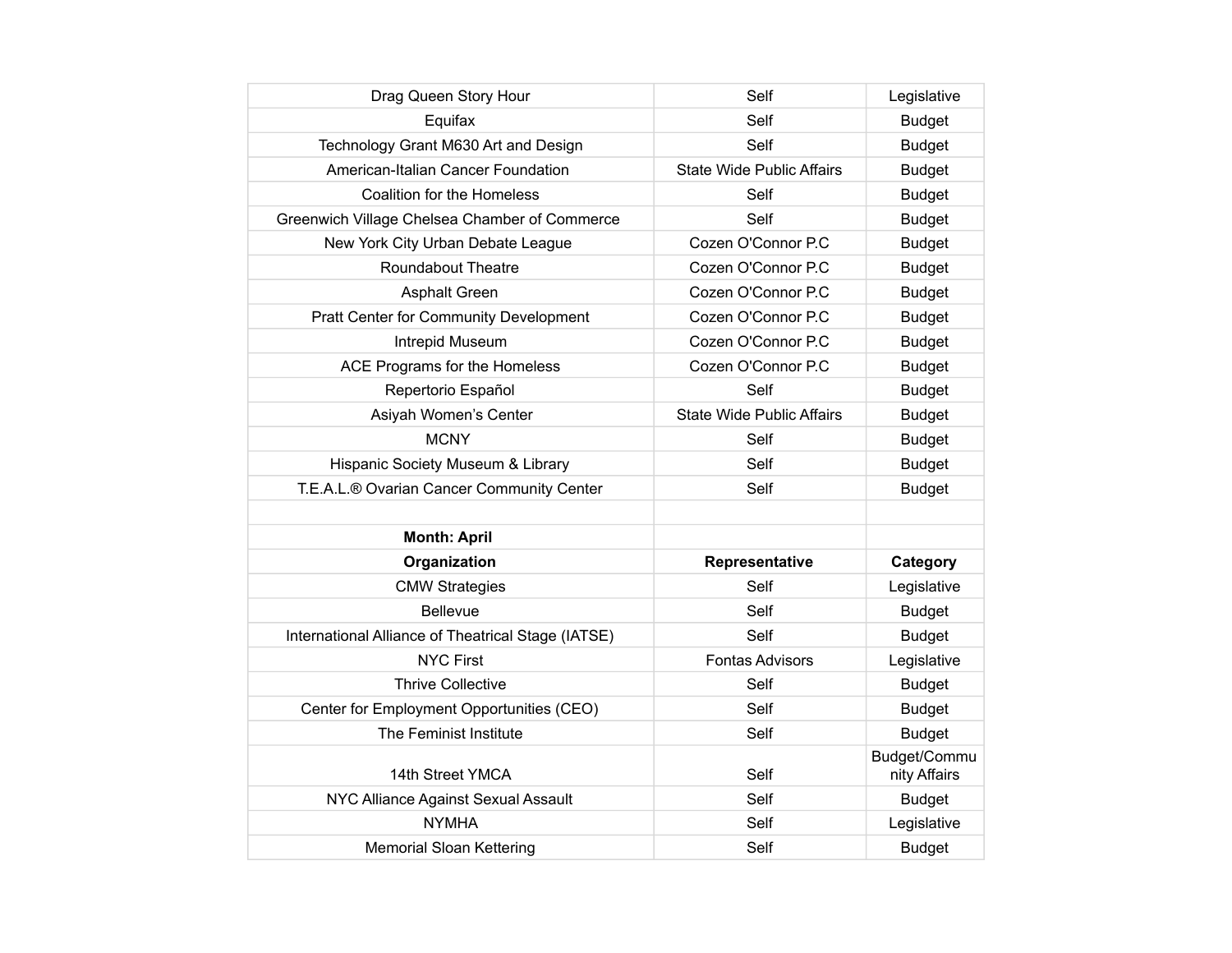| Cement & Concrete Workers District Council (CCW) | Kasirer                   | Legislative                       |
|--------------------------------------------------|---------------------------|-----------------------------------|
| St. Francis College                              | Kasirer                   | Legislative                       |
| <b>Street Vendors Project</b>                    | Self                      | <b>Budget</b>                     |
| New Yorkers Against Gun Violence                 | Self                      | <b>Budget</b>                     |
| Share our Strength and Director of No Kid Hungry | Self                      | Legislative                       |
| The New York Immigration Coalition               | Self                      | <b>Budget</b>                     |
| Amazon                                           | Yoswein New York          | Legislative/Com<br>munity Affairs |
| <b>HALT Solitary</b>                             | Self                      | Legislative                       |
| <b>Ballroom Basix</b>                            | Self                      | <b>Budget</b>                     |
|                                                  |                           |                                   |
| <b>Month: May</b>                                |                           |                                   |
| Organization                                     | Representative            | Category                          |
| Mother Cabrini Health Foundation                 | Self                      | <b>Budget</b>                     |
| Legal Aid Society                                | Self                      | Legislative                       |
| Doctor's Council                                 | Self                      | <b>Budget</b>                     |
| Revel                                            | Self                      | Legislative                       |
| Top-Yard                                         | Self                      | Legislative                       |
| <b>Alliance of Resident Theaters</b>             | Self                      | <b>Budget</b>                     |
| New York Independent Venue Association           | Self                      | Legislative                       |
| The Public Theater Delacorte                     | Self                      | Budget/Land<br>Uuse               |
| The Goat Hill Neighborhood Association           | Self                      | Community<br><b>Affairs</b>       |
| <b>Manhattan Theatre Club</b>                    | Self                      | <b>Budget</b>                     |
| <b>Uber/Uber Eats</b>                            | <b>Adams Advisors LLC</b> | Legislative                       |
| Food Industry Alliance of New York State, Inc.   | Self                      | Legislative                       |
| 343 Madison                                      | Kasirer                   | <b>Land Use</b>                   |
|                                                  |                           |                                   |
| <b>Month: June</b>                               |                           |                                   |
| Organization                                     | Representative            | Category                          |
| Vocal-NY                                         | Self                      | <b>Budget</b>                     |